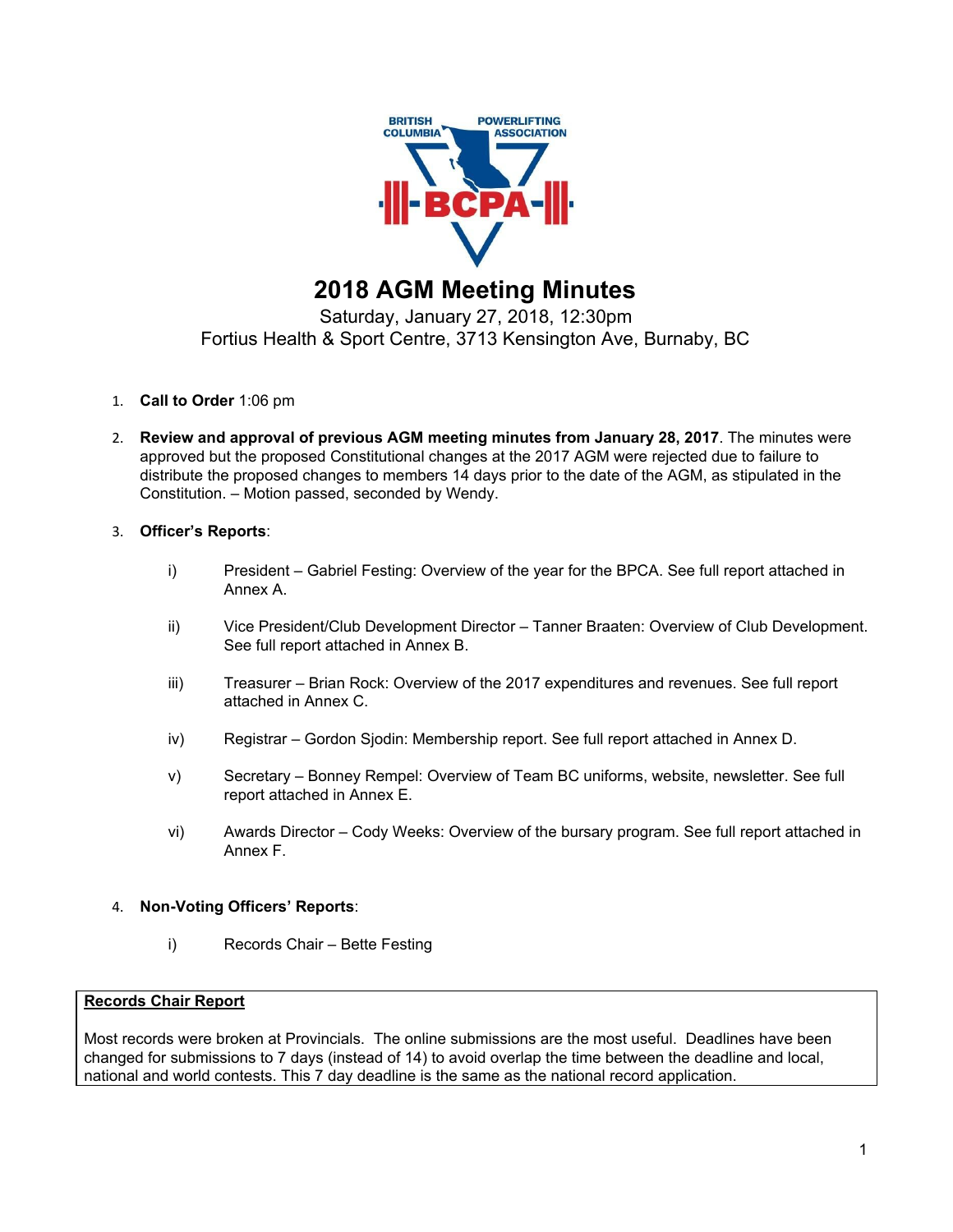Last year 334 certificates were prepared. This year applicants will have the option to get either certificate or PDF file.

ii) Officiating Chair – Justin Gray. See full report attached in Annex G.

### **5. New Business**

- i) Constitutional Amendments/Additions: Overall motion to approve change in language throughout Constitution and Bylaws:
	- i. Change the words meet(s) or contest(s) to *competition* or *competitions*
	- ii. Change the word gear to the word *equipment*
	- iii. Correct the spelling of presiden*t* in section 4:16
	- iv. Change the word judge to the word *referee* in section 16:02

Motion passed, seconded by Denise.

| 2. TERMINATION OF MEMBERSHIP                                                                                                                                                                                                                                                                                                                                                                                       |                                                                   |  |  |
|--------------------------------------------------------------------------------------------------------------------------------------------------------------------------------------------------------------------------------------------------------------------------------------------------------------------------------------------------------------------------------------------------------------------|-------------------------------------------------------------------|--|--|
| Conditions under which membership in the Society ceases<br>2:01<br>Any member who desires to withdraw from membership in the Society may notify the<br>Board of Directors in writing to that effect and on acknowledgement of receipt by the Board of<br>Directors of such notice, the member shall cease to be a member and no membership fee<br>refund will be given.                                            | Motion<br>passed,<br>seconded by<br>Justin                        |  |  |
| Conditions under which a member may be expelled<br>2:03<br>Any member of the Society may be expelled from the Society by a special resolution of<br>the members passed in the Special General Meeting called for that purpose.                                                                                                                                                                                     | Motion<br>passed,<br>seconded by<br><b>Blake Taylor</b>           |  |  |
| 3. MEETINGS & MEMBERSHIP<br>3:01<br>Month of AGM (Tabled)                                                                                                                                                                                                                                                                                                                                                          | Motion has<br>been tabled,<br>seconded by<br><b>Bette Festing</b> |  |  |
| 4. DIRECTORS AND OFFICERS                                                                                                                                                                                                                                                                                                                                                                                          |                                                                   |  |  |
| <b>Directors</b><br>The first Directors of the Society shall be the subscribers to this Constitution and these<br>4:01<br>By-Laws. These Directors shall all retire at the first annual meeting. Thereafter, the number of<br>Directors shall be determined at the first annual meeting, but in no event shall the number of<br>positions on the Board of Directors be less than four or greater than 9 in number. |                                                                   |  |  |
| <b>Election of Directors</b>                                                                                                                                                                                                                                                                                                                                                                                       |                                                                   |  |  |
| 4:02<br>The election of directors will take place at an Annual General Meeting of the members<br>every two years.                                                                                                                                                                                                                                                                                                  | Motion<br>passed,<br>seconded by                                  |  |  |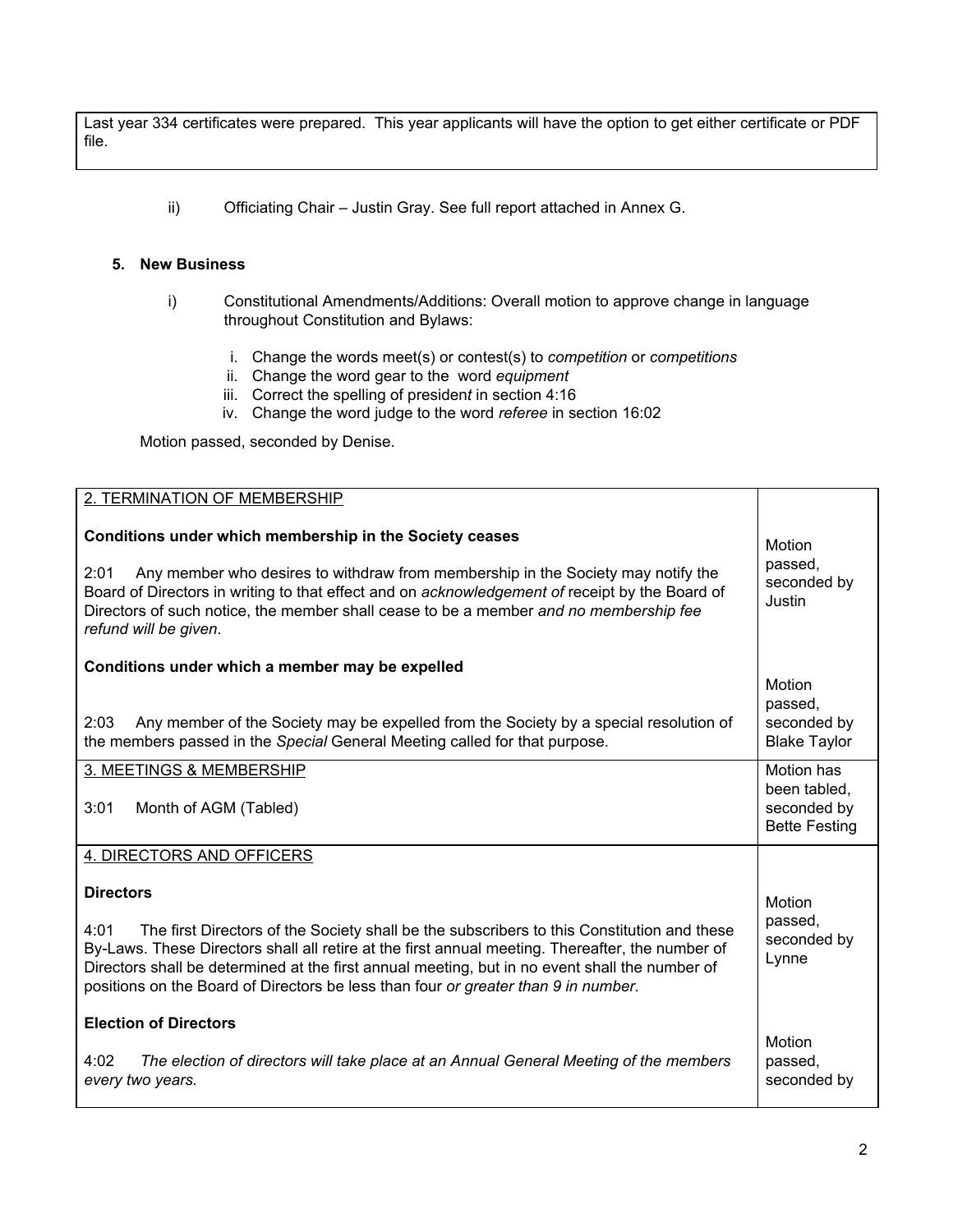| All Directors of the Society must be BCPA/CPU members in good standing at the time of<br>4:03<br>the election.                                                                                                                                                                                                                                                                                                                                                                                                                                                                                                     | Cody (One<br>opposed)                     |
|--------------------------------------------------------------------------------------------------------------------------------------------------------------------------------------------------------------------------------------------------------------------------------------------------------------------------------------------------------------------------------------------------------------------------------------------------------------------------------------------------------------------------------------------------------------------------------------------------------------------|-------------------------------------------|
| Eligibility to become a director:<br>a) Any individual, who is eighteen (18) years of age or older, who is a resident of Canada.<br>b) A BCPA member in good standing for greater than two years.                                                                                                                                                                                                                                                                                                                                                                                                                  |                                           |
| Any vacancy in the Directors may be filled by appointment by the Directors. Meetings of<br>4:04<br>the Directors may be called by the President, two or more members of the Directors, or by two or<br>more members.                                                                                                                                                                                                                                                                                                                                                                                               |                                           |
| 4.05 Nomination - Any nomination of an individual for election as a Director will:<br>a) Include the written consent of the nominee by signed or electronic signature;                                                                                                                                                                                                                                                                                                                                                                                                                                             |                                           |
| b) Comply with the requirements defined in section 4:03; and                                                                                                                                                                                                                                                                                                                                                                                                                                                                                                                                                       |                                           |
| c) Be submitted to the BCPA Secretary seven (7) days prior to the Annual Meeting. This timeline<br>may be extended by Ordinary Resolution of the Board.                                                                                                                                                                                                                                                                                                                                                                                                                                                            |                                           |
| 4.06<br>Nominations from the Floor - Nominations for elections of a Director will only be<br>accepted from the floor if there is not a candidate meeting the requirements defined in Section<br>4.03.                                                                                                                                                                                                                                                                                                                                                                                                              |                                           |
| 4.07<br>Incumbents - Individuals currently on the Board of Directors wishing to be re-elected are<br>not subject to nomination.                                                                                                                                                                                                                                                                                                                                                                                                                                                                                    |                                           |
| 4.08<br>Circulation of Nominations - Valid nominations and their election platform messages will<br>be circulated to Members at the Annual Meeting prior to the elections.                                                                                                                                                                                                                                                                                                                                                                                                                                         |                                           |
| 4.09<br>Decision – Elections will be decided by the Members in accordance with the following:                                                                                                                                                                                                                                                                                                                                                                                                                                                                                                                      |                                           |
| One valid nomination - Winner declared by acclamation; and<br>a)<br>Two or more nominations - The nominee(s) receiving the greatest number of votes will<br>b)<br>be elected. In the case of a tie, the nominee with the fewest amount of votes will be<br>removed from the pool and a second vote will be conducted. If there continues to be a<br>tie, the process of removing the candidate with the fewest votes and re-voting will<br>continue until the appropriate number of nominations remain. If there continues to be a<br>tie, the winner(s) will be declared by a majority vote of the current Board. |                                           |
| *all by-law subsection numbers after new section 4.09 to be renumbered until section 5.                                                                                                                                                                                                                                                                                                                                                                                                                                                                                                                            |                                           |
| <b>Officers Remuneration:</b>                                                                                                                                                                                                                                                                                                                                                                                                                                                                                                                                                                                      |                                           |
| 4:20<br>Should an Officer choose to host a BCPA organized and run competition, that Officer will<br>be entitled to a \$500 stipend based on available funds.                                                                                                                                                                                                                                                                                                                                                                                                                                                       | Motion<br>passed,<br>seconded by<br>Mehar |
|                                                                                                                                                                                                                                                                                                                                                                                                                                                                                                                                                                                                                    |                                           |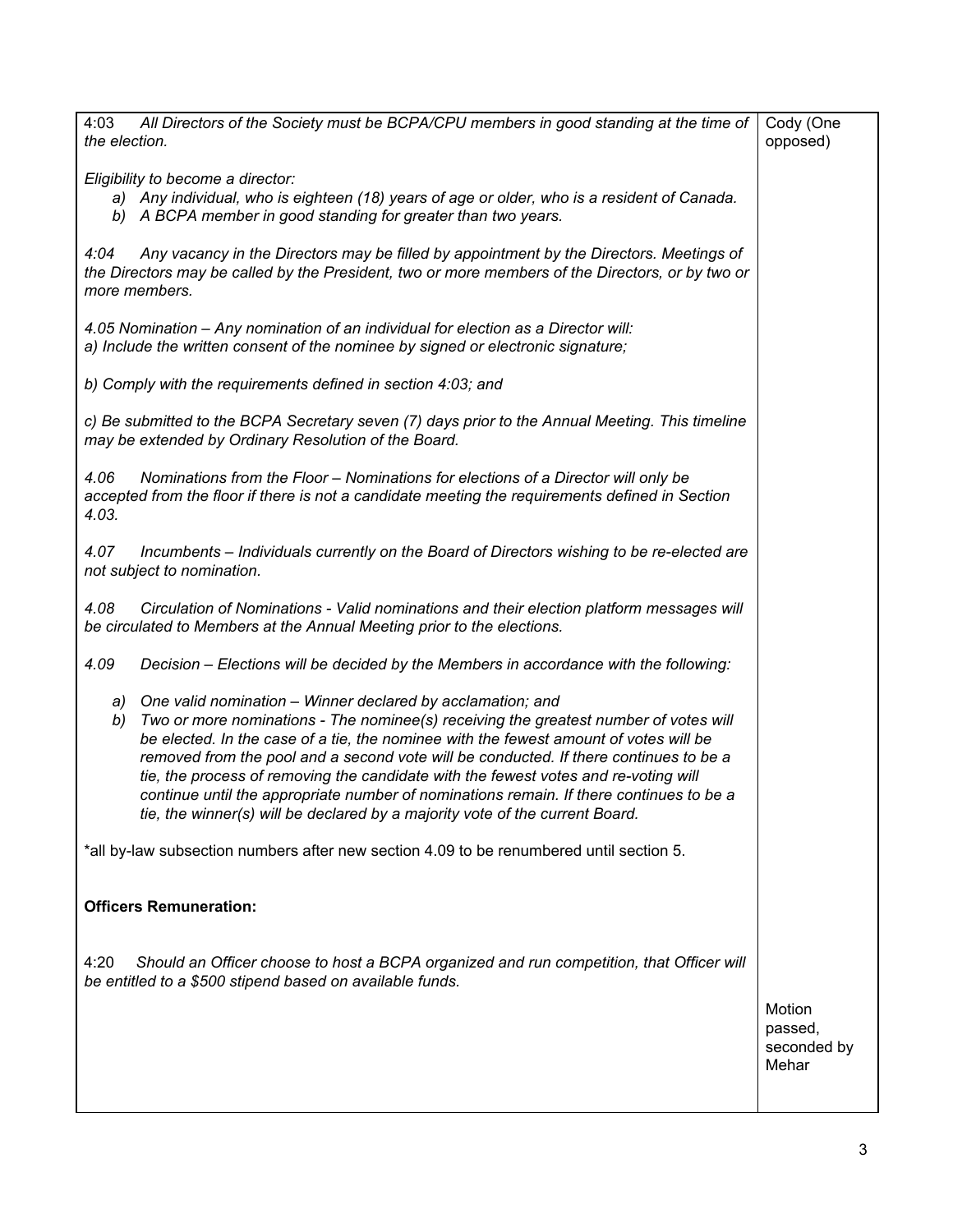| <b>Removal of Officers:</b>                                                                                                                                                                                                                                                                                                                                                                                                                                                                                                                                                                                                                                                                                                                  |                                                    |  |                                                                                         |                                                                                         |
|----------------------------------------------------------------------------------------------------------------------------------------------------------------------------------------------------------------------------------------------------------------------------------------------------------------------------------------------------------------------------------------------------------------------------------------------------------------------------------------------------------------------------------------------------------------------------------------------------------------------------------------------------------------------------------------------------------------------------------------------|----------------------------------------------------|--|-----------------------------------------------------------------------------------------|-----------------------------------------------------------------------------------------|
| 4:21<br>Officers of the Society may be removed from the Board if they fail to attend at least 70%<br>of the meetings of the Board of Directors. Motion tabled.                                                                                                                                                                                                                                                                                                                                                                                                                                                                                                                                                                               | Motion has<br>been tabled.<br>seconded by<br>Wendy |  |                                                                                         |                                                                                         |
| 13. RECORDS, AWARDS AND CLASSIFICATIONS                                                                                                                                                                                                                                                                                                                                                                                                                                                                                                                                                                                                                                                                                                      |                                                    |  |                                                                                         |                                                                                         |
| 13:05<br>The BCPA shall award up to two annual student bursaries. The amounts and number<br>of awards may be increased or decreased annually at the discretion of the BCPA board. The<br>criteria for this award will be determined by the BCPA Board. Eligible applicants must be BCPA<br>members in good standing and must either be entering their first year of post-secondary<br>application or in a full time post-secondary program.                                                                                                                                                                                                                                                                                                  |                                                    |  |                                                                                         |                                                                                         |
| 14. COMPETITIONS                                                                                                                                                                                                                                                                                                                                                                                                                                                                                                                                                                                                                                                                                                                             |                                                    |  |                                                                                         | Motion                                                                                  |
| 14:07<br>prior to the date of the Championship.                                                                                                                                                                                                                                                                                                                                                                                                                                                                                                                                                                                                                                                                                              |                                                    |  | The entry closing dates for all Provincial championships must be stated as 20 - 30 days | passed,<br>seconded by<br>Joel Klassen                                                  |
| 14:08<br>In order to be eligible to compete at a CPU Regional Championships or CPU National<br>Championships, in addition to any CPU requirements, BCPA members must obtain the relevant<br>CPU qualifying total at a sanctioned IPF member federation meet consisting of 5 or more lifters<br>and must compete at BC Provincial Championships 2 years preceding a Regional<br>Championships if the member has not competed at a Regional or higher event. In extenuating<br>circumstances, members may apply in writing to the Board of Directors for an exemption to the<br>requirement to attend at Provincials, with supporting documents, and the Board of Directors may<br>grant or withhold such an exemption in its sole discretion. |                                                    |  |                                                                                         | Motion<br>passed,<br>seconded by<br><b>Bette Festing</b><br>(opposed by<br>one: Tanner) |
| 16. OFFICIATING                                                                                                                                                                                                                                                                                                                                                                                                                                                                                                                                                                                                                                                                                                                              |                                                    |  |                                                                                         |                                                                                         |
| 16:03<br>Qualifications for a Category I<br>b) Must be a Category II Referee in good standing for a period of at least 1 year.<br>c) Must have adjudicated at least 3 competitions and a minimum of 6 sessions.                                                                                                                                                                                                                                                                                                                                                                                                                                                                                                                              |                                                    |  |                                                                                         | Motion<br>passed,<br>seconded by<br><b>Bette Festing</b>                                |
| (g) The candidate will be credited with 75 points on their decisions made at the platform as<br>compared with those of the Jury members and not those of their fellow platform referees. The<br>Jury will consist of one Provincial Category I referee or higher and National level referee or<br>higher.                                                                                                                                                                                                                                                                                                                                                                                                                                    |                                                    |  |                                                                                         | Motion<br>passed,<br>seconded by<br>Phong Bui                                           |
| 17. QUALIFYING TOTALS                                                                                                                                                                                                                                                                                                                                                                                                                                                                                                                                                                                                                                                                                                                        |                                                    |  |                                                                                         | Motion                                                                                  |
| 17:01<br>BCPA members wishing to compete in a Provincial Championships must, in the 24<br>months preceding the <i>competition</i> , obtain qualifying standards equivalent to or greater than the<br>following Wilks score:                                                                                                                                                                                                                                                                                                                                                                                                                                                                                                                  |                                                    |  |                                                                                         | passed,<br>seconded by<br>Chris Robb                                                    |
|                                                                                                                                                                                                                                                                                                                                                                                                                                                                                                                                                                                                                                                                                                                                              |                                                    |  |                                                                                         |                                                                                         |
| <b>Equipped and Unequipped Powerlifting</b><br>Women's Wilks Point<br>Men's Wilks Point                                                                                                                                                                                                                                                                                                                                                                                                                                                                                                                                                                                                                                                      |                                                    |  |                                                                                         |                                                                                         |
| 350<br>300<br>Open<br>Open                                                                                                                                                                                                                                                                                                                                                                                                                                                                                                                                                                                                                                                                                                                   |                                                    |  |                                                                                         |                                                                                         |
|                                                                                                                                                                                                                                                                                                                                                                                                                                                                                                                                                                                                                                                                                                                                              |                                                    |  |                                                                                         |                                                                                         |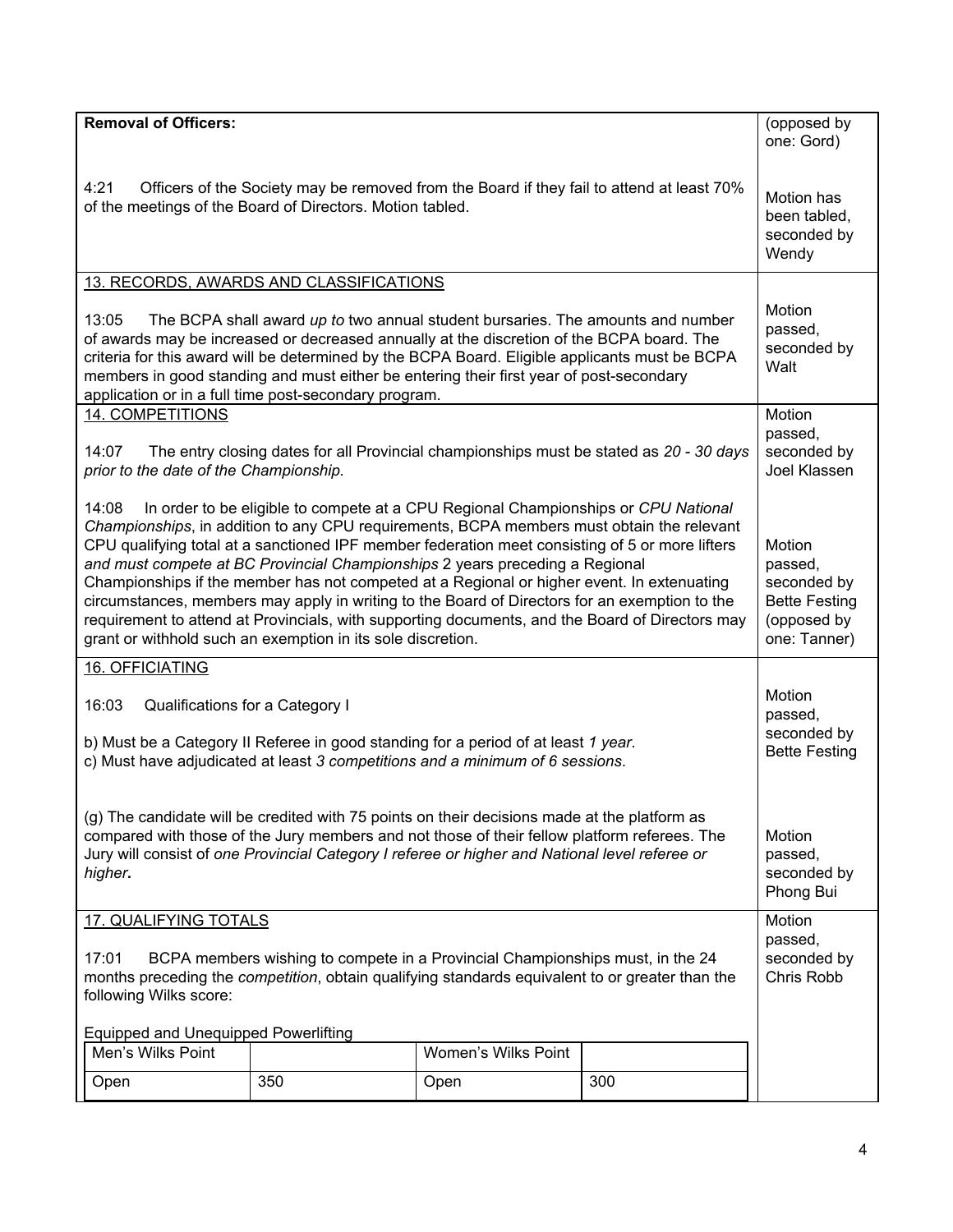| Sub-Junior                            | 270                     | Sub-Junior          | 200                     |
|---------------------------------------|-------------------------|---------------------|-------------------------|
| Junior                                | 310                     | Junior              | 245                     |
| Master 1                              | 310                     | Master 1            | 255                     |
| Master 2                              | One sanctioned<br>event | Master <sub>2</sub> | One sanctioned<br>event |
| Master 3                              | One sanctioned<br>event | Master 3            | One sanctioned<br>event |
| Master 4                              | One sanctioned<br>event |                     |                         |
| Bench Press Only<br>Men's Wilks Point |                         | Women's Wilks Point |                         |
| Open                                  | 80                      | Open                | 55                      |
| Sub-Junior                            | One sanctioned<br>event | Sub-Junior          | One sanctioned<br>event |
| Junior                                | 70                      | Junior              | 45                      |
| Master 1                              | 75                      | Master 1            | 50                      |
| Master 2                              | One sanctioned<br>event | Master <sub>2</sub> | One sanctioned<br>event |
| Master 3                              | One sanctioned<br>event | Master 3            | One sanctioned<br>event |
| Master 4                              | One sanctioned          |                     |                         |

*Where no minimum standards are required a member must have competed in at least one IPF sanctioned event 24 months prior to the intended Provincial, Regional or National Championships.*

# **6. Anti-doping in the CPU**

See President's report.

# **7. CPU Coaching Program**

The purpose of the CPU Coaching Certification is to educate coaches and instructors in three primary areas:

- 1. Fundamental techniques for the 3 lifts of powerlifting
- 2. Safe and effective training environments

*event*

- 3. a) Ethical guidelines and competition support (coaches)
	- b) Framework for utilizing the 3 lifts for group training (instructors)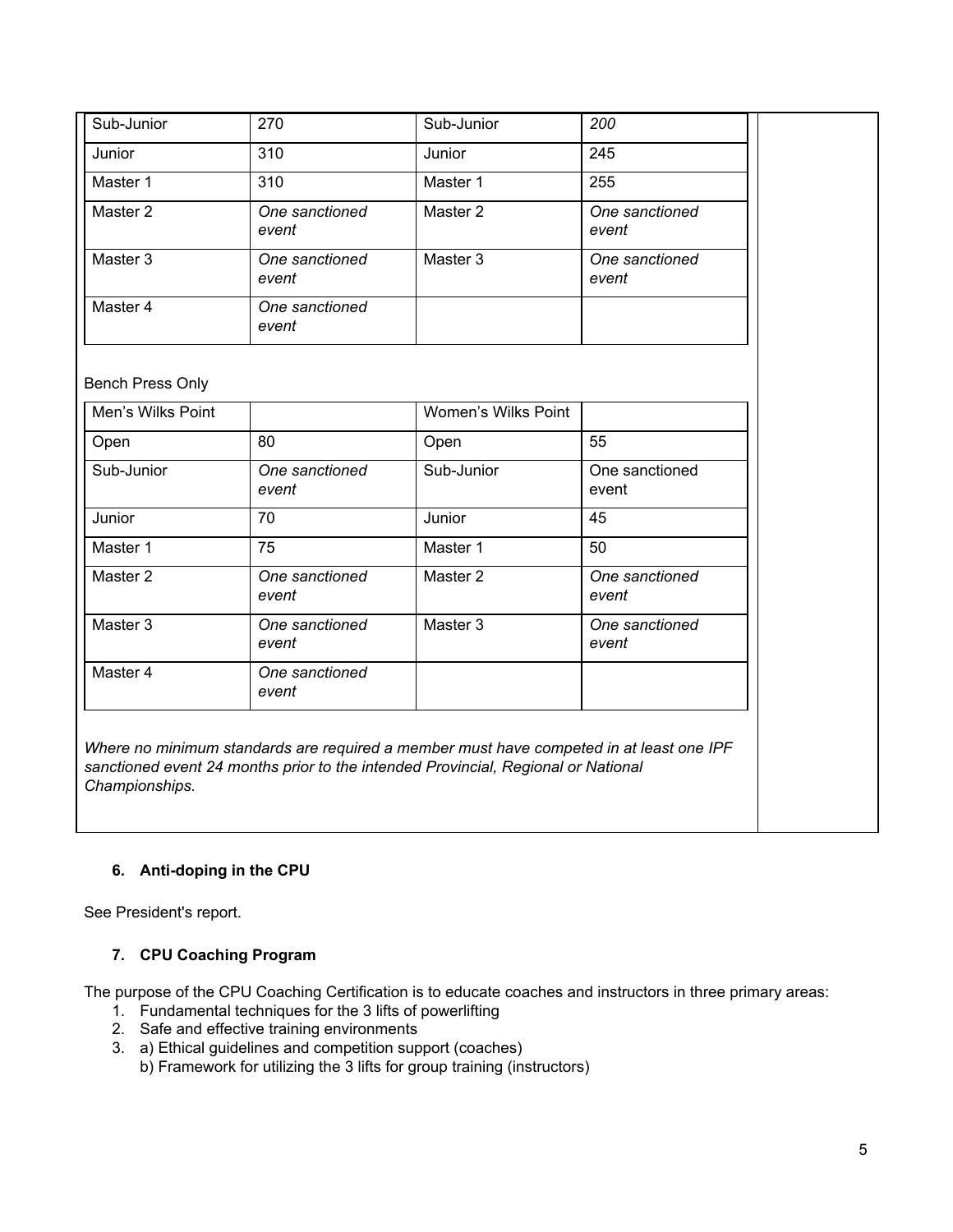Anyone may enroll in this course (CPU and non CPU members). The course content is designed to develops the skills of coaches, instructors and trainers. It is an excellent means for interested individuals to gain solid and applicable knowledge and expertise on the sport of powerlifting. It will provide knowledge about the sport, including rules and how to recognize technical errors in all three lifts, as well as to learn how to correct errors using varying coaching techniques.

The CPU Coaching Certification will soon be offered in BC, dates to be determined. The BCPA will be seeking suitable course facilitators in the coming year.

The CPU Coaching Certification is a two-day course of classroom and gym instruction. The certification incorporates NCCP modules, combines the practical and theoretical, requires the submission of an athlete training log and a successful in-competition evaluation of the coach candidate.

# **8. Doug Hepburn memorial fund raising project**

Discussed previously in the Registrar's report: Gord is working with a group to have a statue of Doug Hepburn erected at BC Place and the project is ongoing. See Registrar's report.

## **9. Event Updates**

Nine meets are confirmed for 2018 thus far, and the UBC New Year's Powerlifting Championships have already been completed on January 14th. There will be two meets on the island (Vancouver Island Powerlifting Championships and Lift the Rock Powerlifting Championship), and one in Kelowna (Kelowna Hard Knox Open).

## **10. Election of Officers:**

- i) Nominations of nine (9) officers for 2018-2020 board of directors: Gabriel Festing, Tanner Braaten, Wendy Yamazaki, Brian Rock, Cody Weeks, Lynne Desautels, Shadie Bourget, Dennis Leong, and Will Steep accepted their nominations and were voted in unanimously.
- ii) Nomination of non-voting officers: Bette Festing and Justin Gray accepted their nominations to remain as Records Chair and Officiating Chair, respectively.

## **11. Announcements**

**12. Adjournment**

# **BCPA Mission: To provide infrastructure and support for provincial powerlifting competitions. BCPA Vision: To be the number one most-recognized strength sport in BC.**

 $\_$  ,  $\_$  ,  $\_$  ,  $\_$  ,  $\_$  ,  $\_$  ,  $\_$  ,  $\_$  ,  $\_$  ,  $\_$  ,  $\_$  ,  $\_$  ,  $\_$  ,  $\_$  ,  $\_$  ,  $\_$  ,  $\_$  ,  $\_$  ,  $\_$  ,  $\_$ 

- GOAL #1 Improve membership retention
- GOAL #2 Develop the Powerlifting Community
- GOAL #3 Solidify and improve internal processes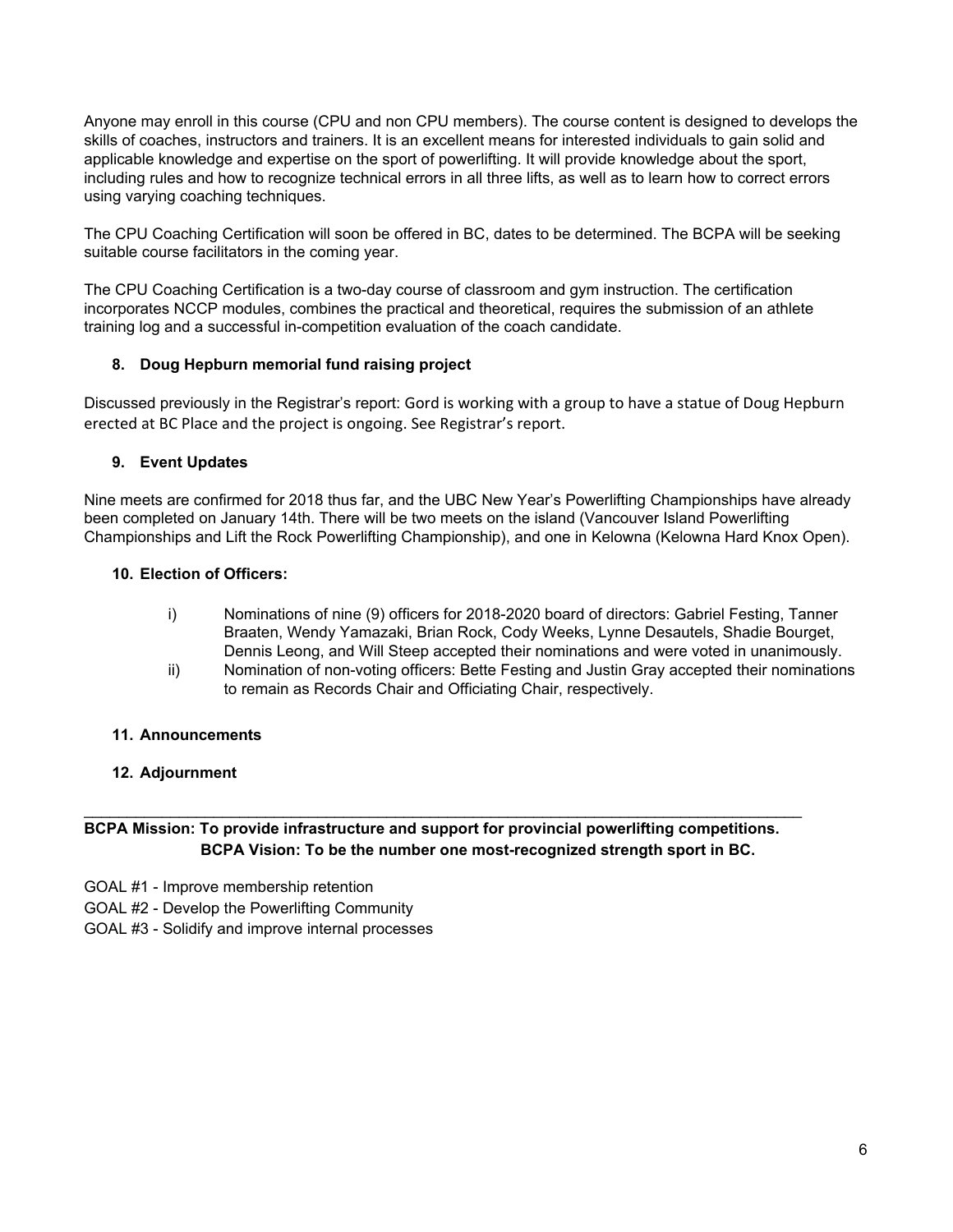### **- Annex A -**

# **President's Report - Gabriel Festing**

2017 was an extremely busy year in the BCPA. As in 2016, the growth in this sport in BC has continued to increase. As a result of the increase, the BCPA made, and continues to make, major efforts to accommodate all of its' new members. The Executive continues its best to sanction as many competitions as possible and provide assistance to the Clubs that are interested in hosting them. In 2017, there were 10 competitions held in BC in comparison to the 9 competitions that were held in 2016. Overall, we had an increase in our registrants from 375 in 2016 to 536 in 2017.

During these competitions, the CCES attended and conducted 12 in-competition drug tests. In 2018, we will be looking to increase the number of in-competition drug testing.

In 2017, we took steps to greatly increase the quality of our medals and overall awards. We felt that by providing our lifters with better quality awards, it gave our athletes a feeling of value with their entry fee.

In an effort to show our appreciation to our volunteers and to have more volunteer support, prizes were given to some of our volunteers at our Provincial Championships by way of a raffle draw. One lucky volunteer won a Rogue Ohio powerlifting bar that the BCPA had purchased for this draw.

The BCPA continues to support all of its athletes including the Special Olympics of BC. We were proud to be able to host the powerlifting portion of the BC Special Olympics Summer games in Kamloops.

In addition, the BCPA awarded the Athlete of the Year to Stephen Cascioli and Bonney Rempel. As well, Volunteer of the Year awards were given to two of our deserving members that helped out over and above in 2017.

In 2016, the BCPA introduced the implementation of Bursary awards to be gifted to deserving members that were still attending post secondary school. Last year, we awarded a member with a \$500 bursary to be put towards his education.

Due to the increase in the number of competitions held in BC, our reliance on our volunteers became heavier. We were most reliant on our referees and scorekeepers. Without having to rely on the same people volunteering at every competition, we initiated a plan to recruit more referees and scorekeepers.

The BCPA was able to introduce 11 new Cat. 2 referees. Nine of these newly recruited referees were as a result of the Referee's Clinic that Justin Gray, our Officiating Chair, held.

As well, near the end of 2017, the BCPA hosted two Scorekeeper's Clinics working primarily on the PLMeet score program. The clinics provided not only information on how to use the score program, but also provided information regarding the IPF Technical Rules. Eleven people attended and completed the clinic and as a result we gained that many more scorekeepers.

In 2018, we will continue to recruit more referees and scorekeepers. As well, we will be actively trying to recruit facilitators for the CPU Coaching program.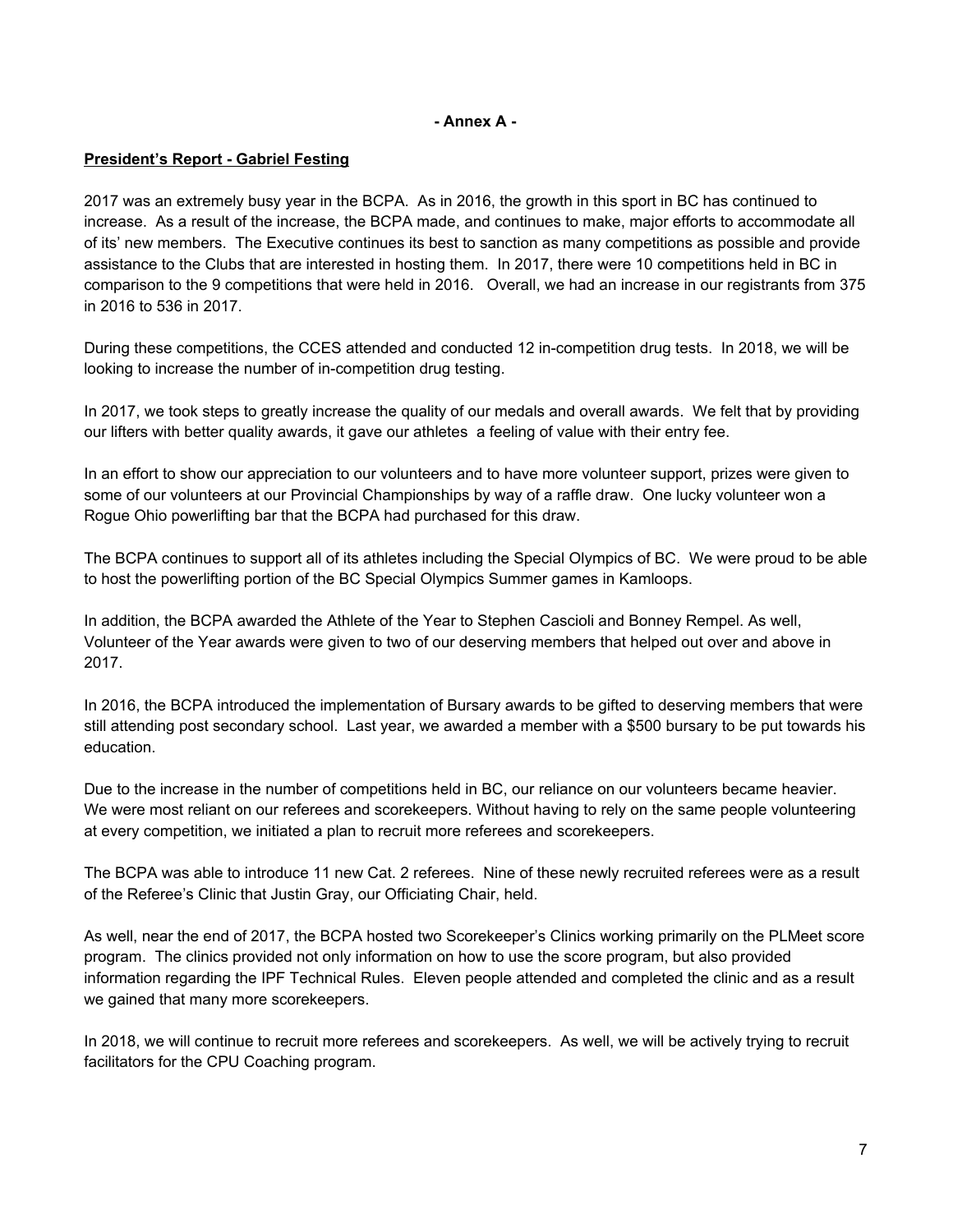Our social media continues to increase at an average rate of 20% over the last 5 years making social media platforms our primary information source for the community. We continue to expand our website to be a full source of information for all our lifters and provide information and direction to any individual or Club interested in hosting a BCPA sanctioned competition.

Our Executive has been busy working at improving the BCPA on many different levels. 2018 is looking to be another busy year with one competition already in the books and 8 competitions planned for the remainder of the year.

In addition to more competitions, we will be focussing on:

- Increased anti-doping at each competition;
- Increased club development;
- Increased contest hosting by either a Club or an individual;
- Increased education to our membership on both the IPF rules and anti-doping;
- Increased referee recruitment; and
- Forming and outfitting our National team.

I would like to extend my gratitude to my fellow Executive members who have helped with all of the changes and progress that we have made.

Finally, I wish to personally thank each and every one of our volunteers. They are invaluable to our association.

### **- Annex B -**

### **Vice President's Report - Tanner Braaten**

Club Development: 6 new clubs have joined the BCPA and have brought the total of current clubs to 11. Our goal is to continue to grow and develop clubs through the following avenues:

- Club/team based competitions.
- More club events including but not limited to competitions.

In continues to be a goal of the BCPA to encourage clubs to host competitions.

In 2015 there was 4 club hosted meets.

In 2016 there was 5 club hosted meets.

In 2017 there was 6 club hosted meets.

We are expecting to improve upon this number again in 2018. Moving forward the BCPA wants to be able to offer more club meets to its membership.

In addition to club development; I have also been working on the live streaming our competitions. Some of our venues have created some challenges but we have been working with our regular venues to try to ensure we can have a stream available at each BCPA hosted event.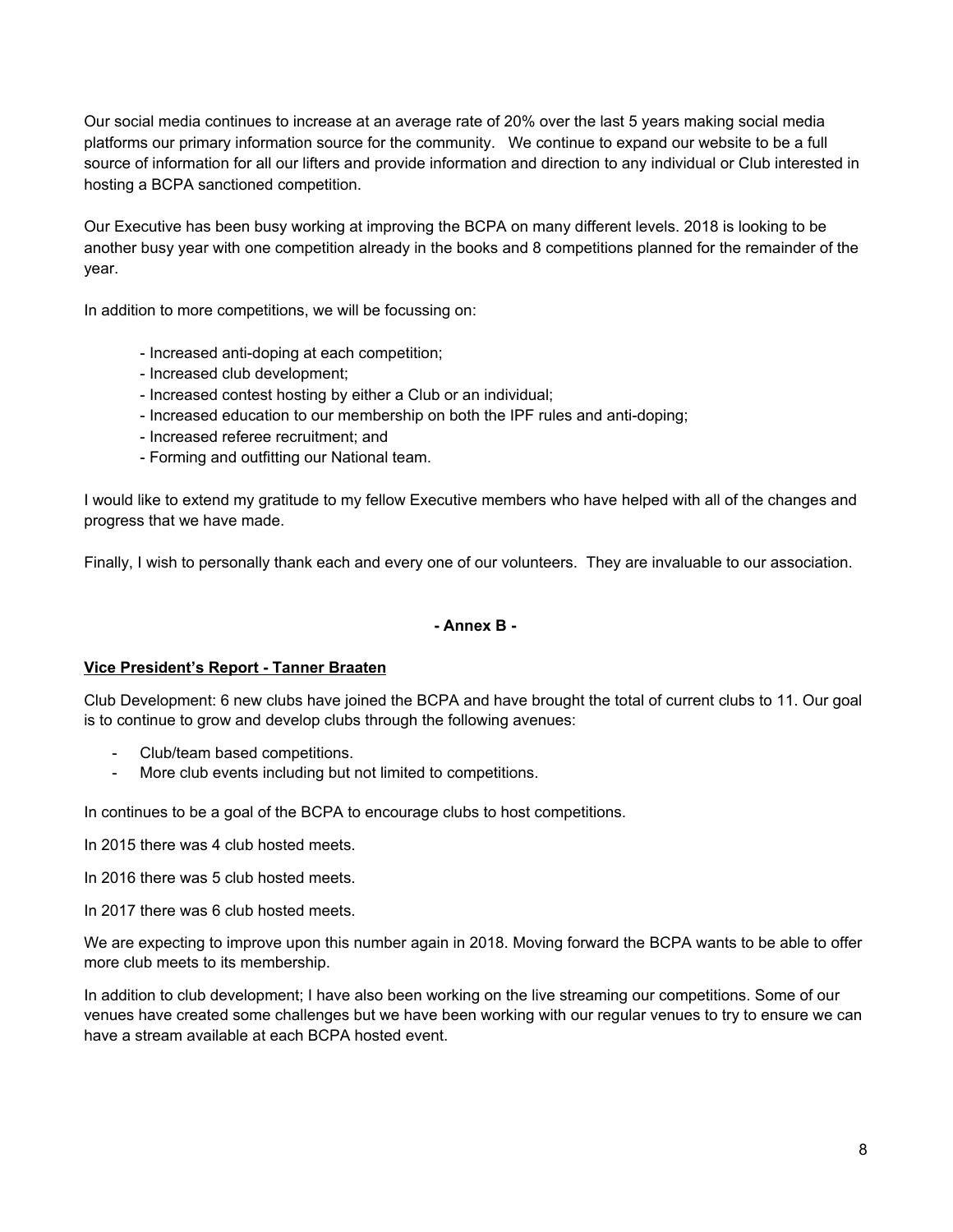# **- Annex C -**

# **Treasurer's Report - Brian Rock**

# BRITISH COLUMBIA POWERLIFTING ASSOCIATION

|                           | 2015<br><b>ACTUAL</b> | 2016<br><b>ACTUAL</b> | 2017<br><b>ACTUAL</b> |
|---------------------------|-----------------------|-----------------------|-----------------------|
| <b>REVENUES</b>           |                       |                       |                       |
| Membership                | 12,375                | 17,000                | 18,286                |
| <b>BCPA</b> Meets         | 112,381               | 56,800                | 51,200                |
| <b>Equipment Sales</b>    | 3,000                 | 1,750                 | $\overline{0}$        |
| <b>Sanction Fees</b>      | 200                   | 500                   | 500                   |
| Interest                  | 25                    | 20                    | 30                    |
| <b>BCPA</b> Apparel       |                       |                       | 7501                  |
| Total                     | \$140,326             | \$76,070              | 77,517                |
| <b>EXPENSE</b>            |                       |                       |                       |
| Meets                     | 90,571                | 36,500                | 29,500                |
| Meetings/Seminars         | 1,552                 | 2,166                 | 2,889                 |
| Office/Stationary         | 761                   | 1,664                 | 1,340                 |
| Administration            | 1,920                 | 1,470                 | 1,218                 |
| Supplies                  | 382                   | 809                   | 1,173                 |
| Supplies(BCPA medals)     | $\boldsymbol{0}$      | $\boldsymbol{0}$      | 4,355                 |
| Advertising               | 823                   | 1,530                 | 1,398                 |
| <b>Equipment Storage</b>  | 2,400                 | 2,900                 | 4,230                 |
| Truck Insurance/Maint     | 2,573                 | 1,530                 | 800                   |
| <b>Equipment Purchase</b> | 27,000                | 4,073                 | 15,898                |
| <b>Trailer Purchase</b>   | $\theta$              | 7,000                 | 0                     |
| Drug Testing              | 3,800                 | 8,711                 | 7,464                 |
| <b>CPU Sanction Fees</b>  | 500                   | 500                   | 500                   |
| Trailer Ins/Maint         | 0                     | 320                   | 320                   |
| Judges Professional       | $\mathbf{0}$          | 1067                  | 784                   |
| Bursary                   | $\mathbf{0}$          | 1000                  | 500                   |
| <b>BCPA</b> Apparel       | $\theta$              | 0                     | 8,121                 |
| Sub Total                 | \$132,282             | \$71,240              | \$80,494              |
| Surplus/Deficit           | 8044                  | 4830                  | (2, 977)              |
| Year Ending Total         |                       | 8044                  | 12,874                |
| Year End Balance          | \$8044                | \$12,874              | \$9,897               |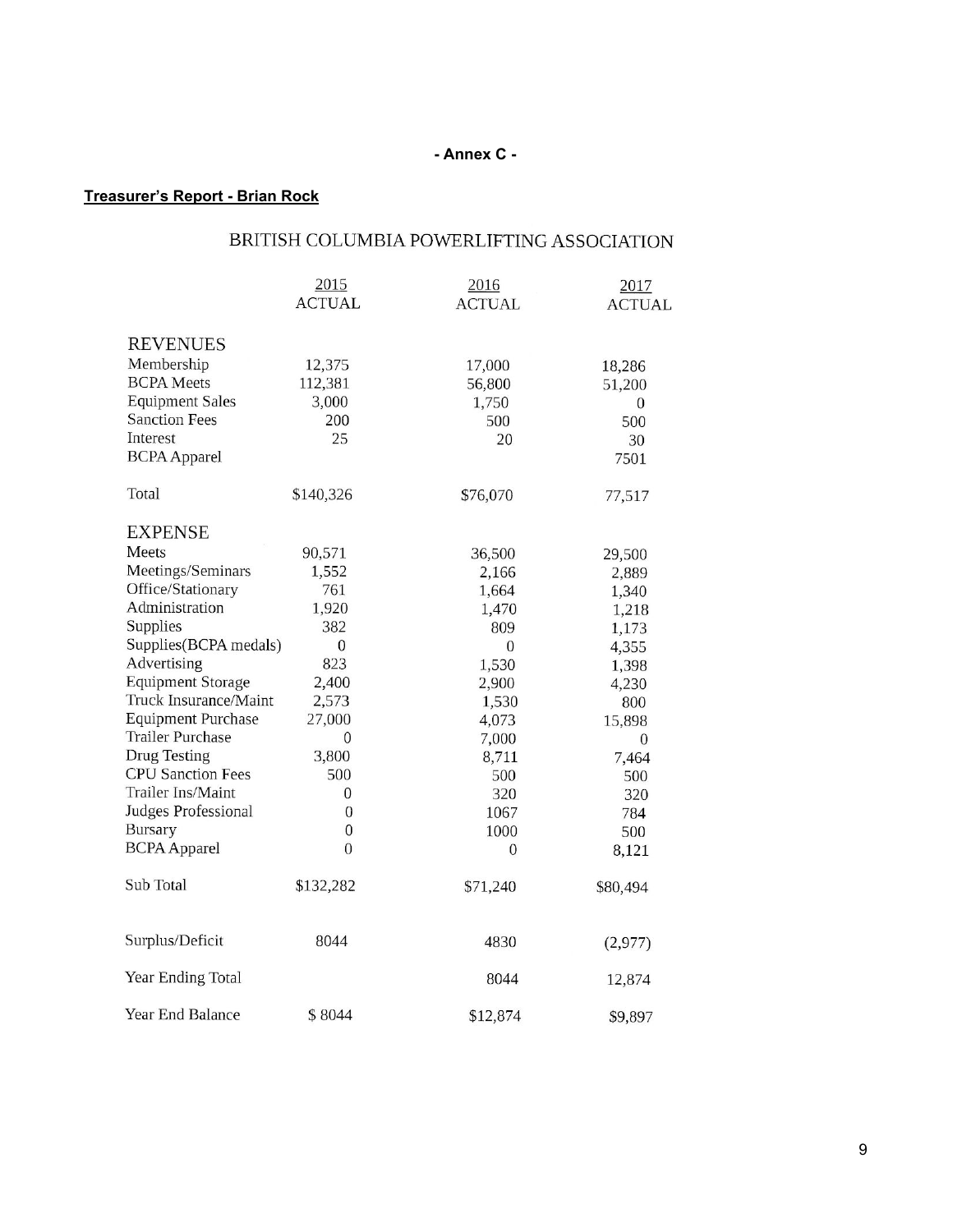# 2017 BCPA FINANCIAL NOTES

# **REVENUES**

### **BCPA MEETS**

-AGAIN HELD 4 MEETS. THE BIG 3 PLUS THE INAUGURAL 2017 VANCITY SHOWDOWN. A JOINT VENTURE UNDER A BREAK-EVEN ANALOGY.

# **EXPENSES**

### **BCPA SUPPLIES**

-REDESIGNED AND PURCHASED ADDITIONAL STOCK MEDALS FOR THE BIG THREE BCPA MEETS.

### **EQUIPMENT STORAGE**

- LEASED A BIG STEEL BOX CONTAINER, IN APRIL, TO HOUSE ADDITIONAL BCPA EQUIPMENT THAT WAS STORED OFF SITE.

## **EQUIPMENT PURCHASE**

| $-ER RACK(2)$        |  |
|----------------------|--|
| - ELEIKO COMP SET    |  |
| - ELEIKO COLLARS (2) |  |
| -LIGHTING SYSTEM     |  |

- VIDEO CAMERA - PIPE/DRAPE

# **BREAK-EVEN**

CREATED A LINE OF BCPA APPAREL. SOLD TO BCPA MEMBERS AT COST.

**- A n n e x D -**

## Registrar's Report - Gordon Sjodin

### 2017: 499 members

- 1 a s s o cia t e
- 187 first time lifters
- 278 general
- 33 special Olympics

### 2016: 469 members

- 2 associates
- 212 first time lifters
- $-$ 213 general
- 42 special Olympics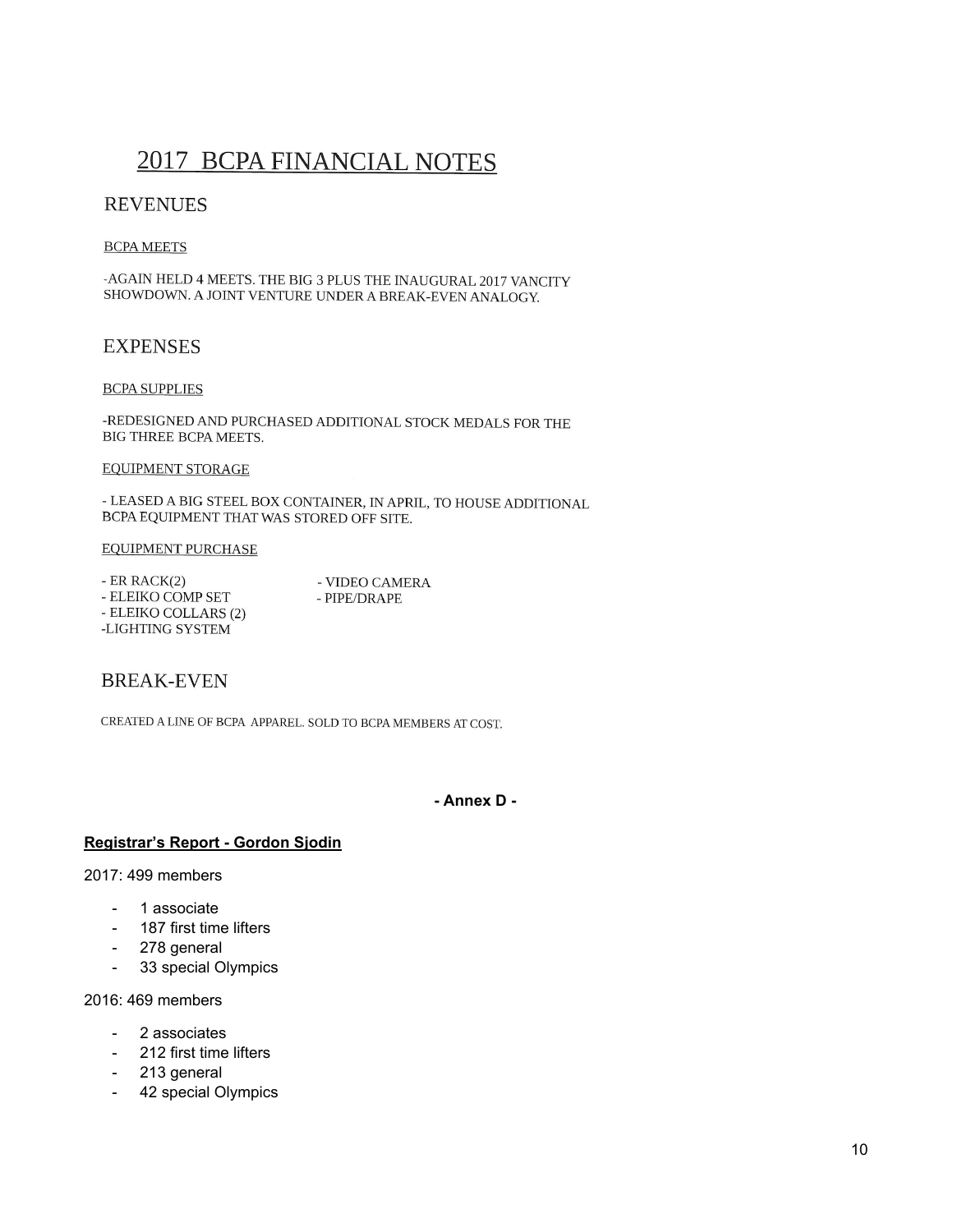2017 total membership dues: \$18,135 Less CC fees \$712.30 Less conv fee \$2.00 Total \$17,420.70

2016 total membership dues \$17,050 Less CC fees \$669.75 Less conv fee \$4.00 Total \$16,376.25

2017 Gross revenue from memberships up \$1085 from \$17,050 to \$18,135 -- affected by a decrease in the BCPA membership cost. \$5 move given to CPU portion. We would have seen a greater increase in revenue had we not volunteered this to the CPU. (Many provinces did not absorb this increase like we did).

Overall membership was only up by 30 lifters on the year, about 6%, but we did see a relatively large increase in returning lifters with 65 more than the previous year.

Personal projects over the last year include:

1) Doug Hepburn Statue project: Working with a group to have a statue of Doug Hepburn erected at BC Place. The project is ongoing. I have requested proof of the real-estate space in writing from the group. I do not recommend we undertake any fundraising efforts until this proof is granted at some magnitude. A few members of the group have worked on previous public statues and are not accustomed to this type of request. Once this is in place I recommend the BCPA support this project.

2) Taken on the CPU Registrar position, currently working in this new role and filling the BCPA registrar position. Will resign this meeting from the BCPA board and recommend Dennis Leong to the board.

3) Volunteer work at Invictus Games in Toronto. This meet was very visible and a good opportunity to put a positive light on powerlifting in general. It was a good opportunity to represent our sport at an international public level.

Would like to resign from the board but stay on with the Doug Hepburn statue project, if approved by the new board. Would like to thank the current board for being great to work with and recommend all of them if they choose to stay on for another term.

### **- Annex E -**

## **Secretary's Report - Bonney Rempel**

**WEBSITE** redevelopment was completed in 2016 and has become a useful tool for both Executive and the membership. We started an "e-club" through the website, 2016 membership reached over 145 people with 2017 membership soaring to 282 members.

**BRANDING** The new BCPA logo launched in 2016 and has given us the opportunity to revitalize the whole Brand of the association. From sandwich board signage, to backdrop banners, table skirting and NEW pipe & drape. The navy blue/red brand has stepped up our public appearance. With the purchase of new pipe & drape kits and table covers, the association has further experienced savings in meet rental costs. A booth, showcasing the BCPA was set-up at the Van City Showdown to further promote our Association in October.

**TEAM BC** As part of our mandate to increase membership retention, our goal was to create a stronger "Team" environment amongst our lifters. Starting at the Quebec Nationals in 2016, a Provincial uniform was created and available at cost. Since then, we have distributed over 140 pieces of branded TEAM BCPA apparel. This year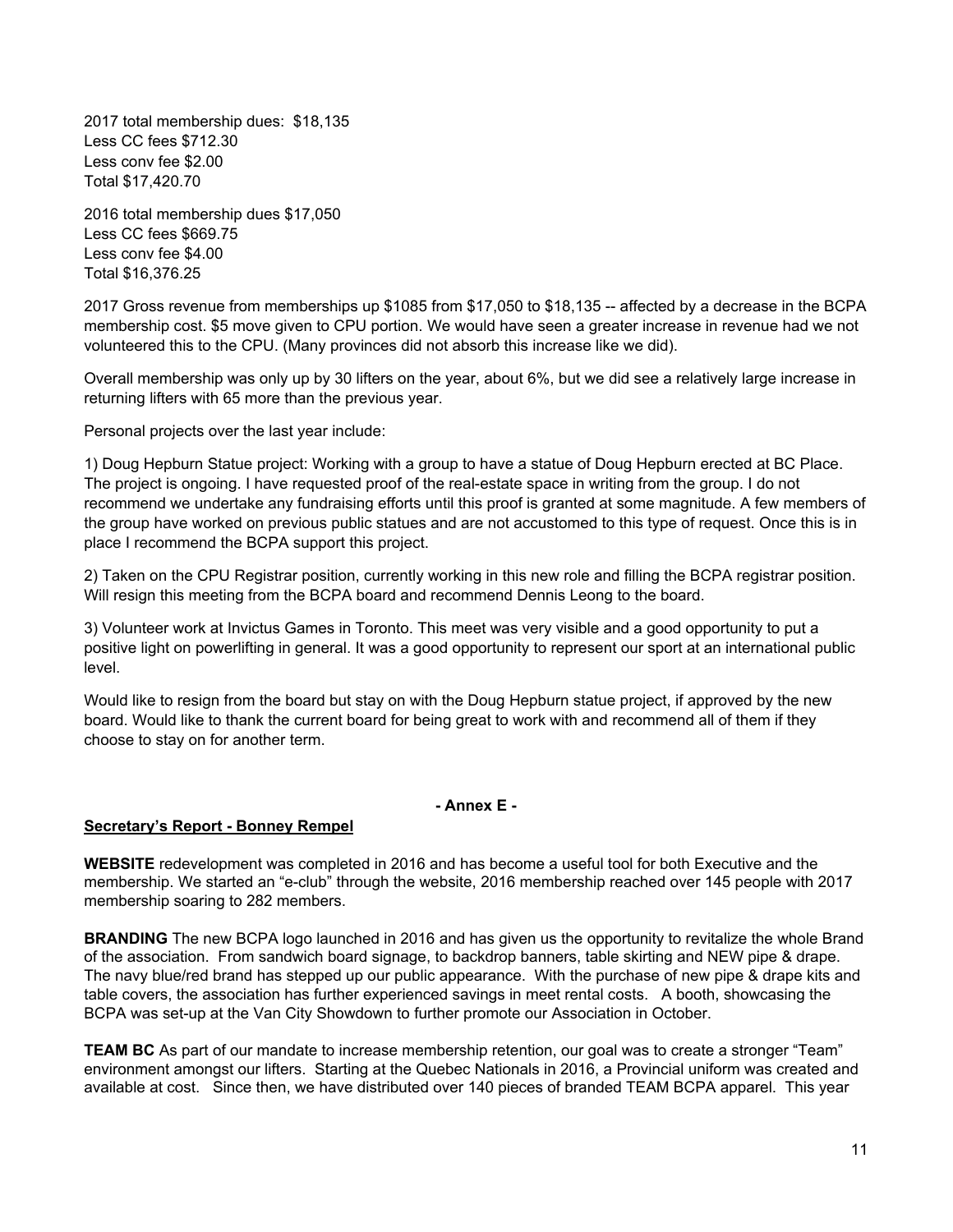we awarded all BC athletes who competed in a World competition, a commemorative hoodie. Coming soon to 2018 we will have BCPA lifting socks available!

It is with my deepest regret that I will be stepping off the board in 2018. It has been my pleasure to serve this *organization for the past two years.*

### **- Annex F -**

### **Award's Director - Cody Weeks**

**Volunteer of the Year award:** Meara Mulholland and Lynne Desautels

**Athlete of the Year award:** Bonney Rempel, Stephen Cascioli

**\$500 Bursary:** One Applicant: Landyn Hickmott

### **- Annex G -**

### **Officials Chair Report - Justin Gray**

As our sport has enjoyed rapid growth in recent years it has become a challenge to schedule enough referees for a full calendar of competitions. In a typical year the BCPA now sanctions 9 contests and some of these run over two days. Referee recruitment over the past year has been a top priority.

For the first time a referee clinic was offered to help prepare participants to write the BCPA Category II Provincial Referee written exam. A total of 16 people attended one of two clinics that were offered last fall, and 9 of the attendees have since successfully completed their exam. Given the success of these clinics I will certainly continue to offer more of them next year. Below is a summary of our referee numbers for the past four years.

|      |                          | Year |      |      |                |
|------|--------------------------|------|------|------|----------------|
|      |                          | 2014 | 2015 | 2016 | 2017           |
|      | IPF Cat I                | 0    |      |      | 1.             |
|      | IPF Cat II               | 2    |      |      | $\overline{2}$ |
| Rank | National                 | 4    | 4    | 5    | 4              |
|      | Provincial Cat I         | 6    |      |      | 9              |
|      | <b>Provincial Cat II</b> | 2    | 2    | 6    | 14             |
|      | <b>Total</b>             | 14   | 15   | 20   | 30             |

While recruiting new referees remains a priority, it is also important to encourage current referees to progress through the ranks. We especially need more Provincial Cat II referees who are eligible to complete their